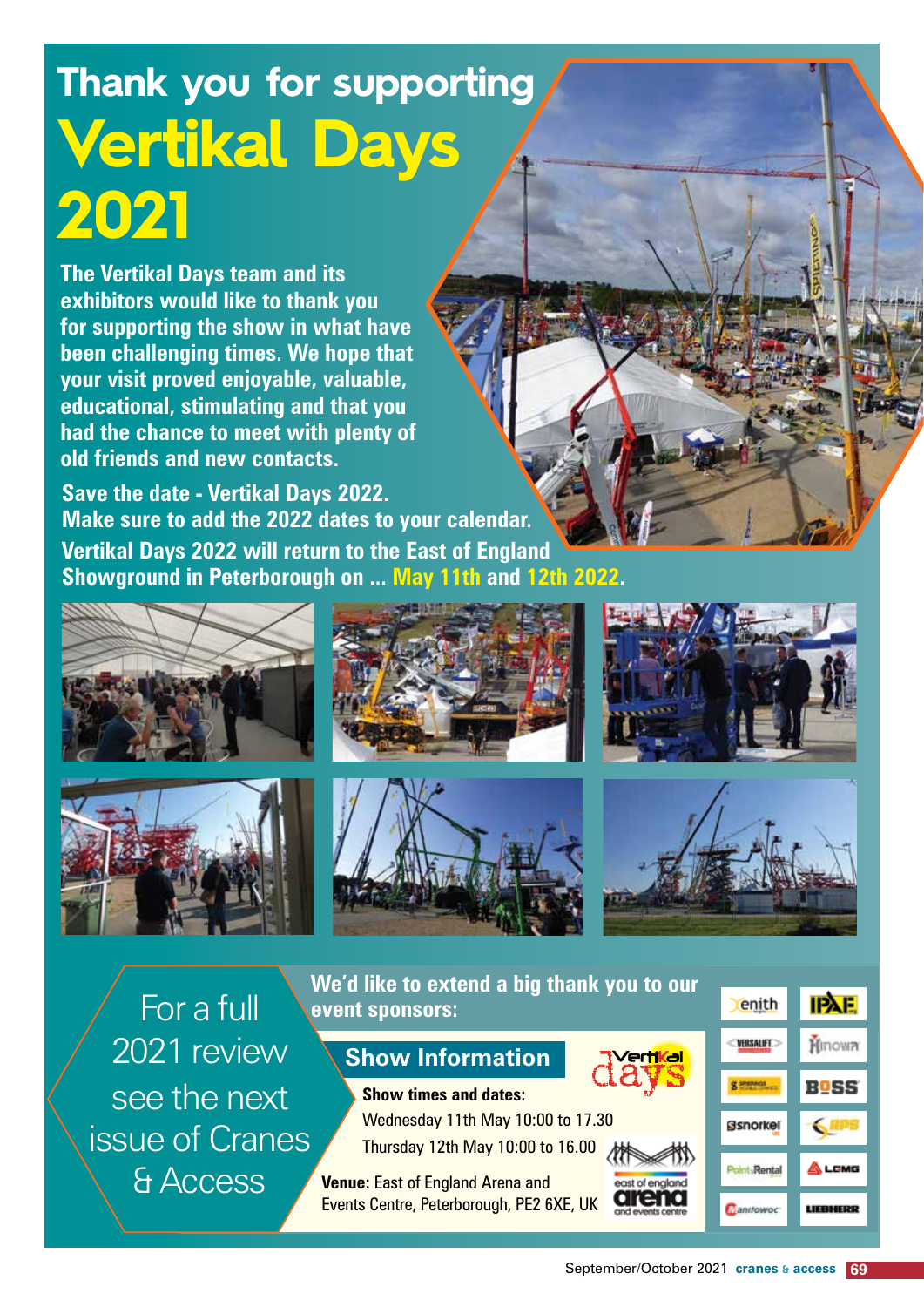## The UK's Leading Battery **Specialists for Access Applications**



100 years of combined battery experience, plus the very best range of battery technologies position DC Battery Technologies as the top Access battery supplier to distributors and OEMs in the UK. We source from a handful of trusted suppliers to ensure we exactly fit our customers' requirements and are proud to be a Trojan Battery distributor. Don't miss the NEW 24V Trojan Lithium Coming Soon!